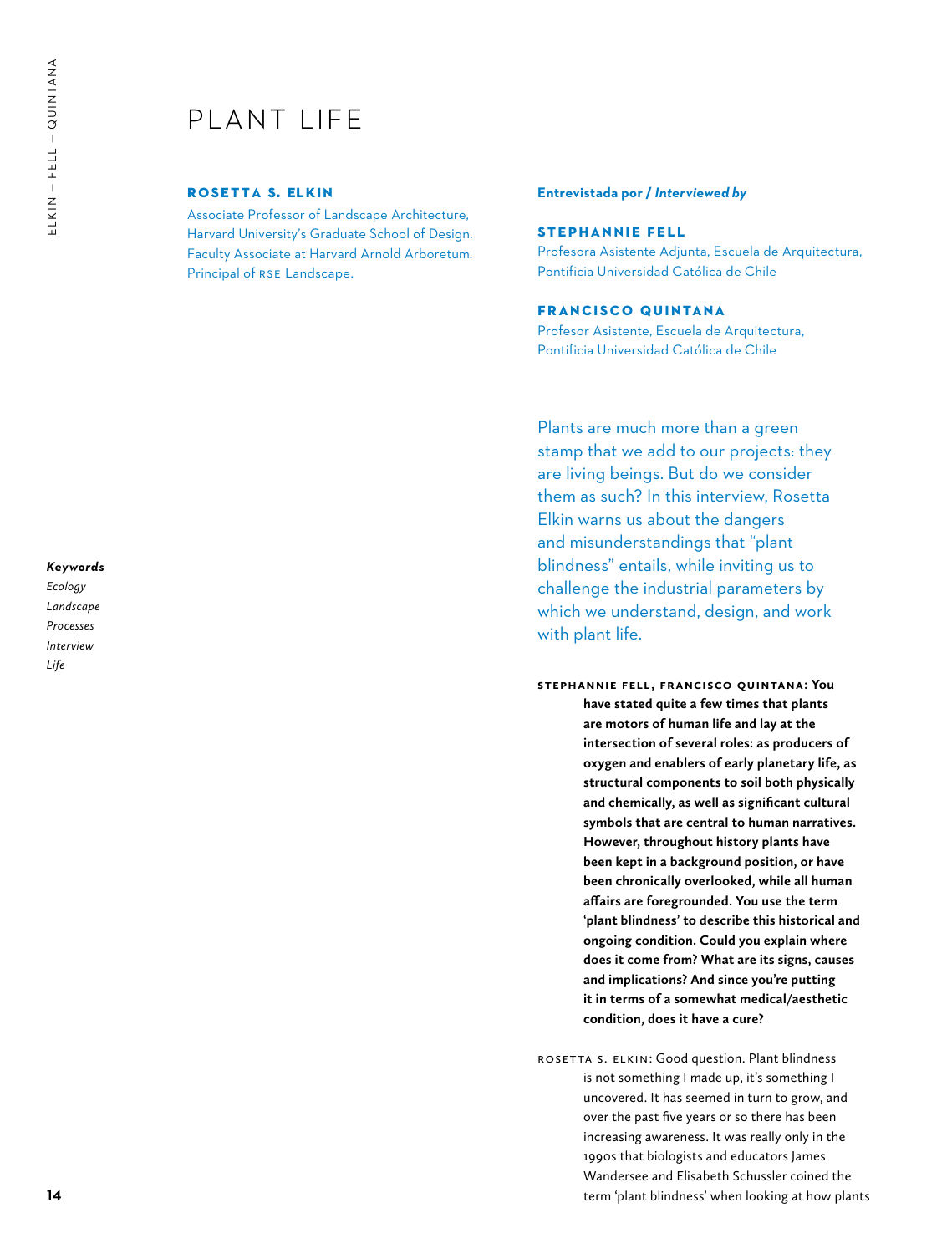

were taught to children. They claim that 'plant blindness' is the inability to see or notice plants in one's own daily life and therefore rank them below other species. This is a very Aristotelian world view where there is a ladder of life in which the human is at the top; therefore, we don't have what in ecology we think of as a system, where one thing feeds another, grows and starts to create diversity.

This area of study is very timely because we talk a great deal about extinctions now, *animal* extinctions for the most part. This has created what I call a 'creature bias', essentially a counterpoint to 'plant blindness', in which we can't see the plants because of the creatures. Especially now, in a time of crisis due to the incredible loss of megafauna. But in fact, that 'creature bias' starts far earlier during early childhood education, as shown by Wandersee and Schussler. You learn to see and name dinosaurs and the dinosaurs are just surrounded by plants, but if it weren't for plants, we wouldn't have the rise of the dinosaurs. If we take our education as designers and our spatial responsibility to the outside world – be it public or private – we have inherited this inability to see plants within our profession. This is why the inclusion of plants might help change our practices. It's really that simple. And it scales up very quickly if you want to study how we've turned the plant into a unit in order to continue to exploit resources. In turning a plant into a

1 *Quercus Suber.* La «ceguera de las plantas» es la incapacidad de ver o notar las plantas en la vida diaria. Las plantas han estado en el planeta durante mucho más tiempo y no dependen de los humanos para vivir, sin embargo, la *ceguera de las plantas* persiste a pesar de nuestra insistencia en elevar el papel de los humanos sobre otras criaturas en los asuntos planetarios. *'Plant blindness' is the inability to see or notice plants in one's daily life. Plants have been living on the planet for much longer and are not dependent on humans, yet plant blindness persists despite our dependence by elevating the role of humans over other creatures in planetary affairs.* © Rosetta S. Elkin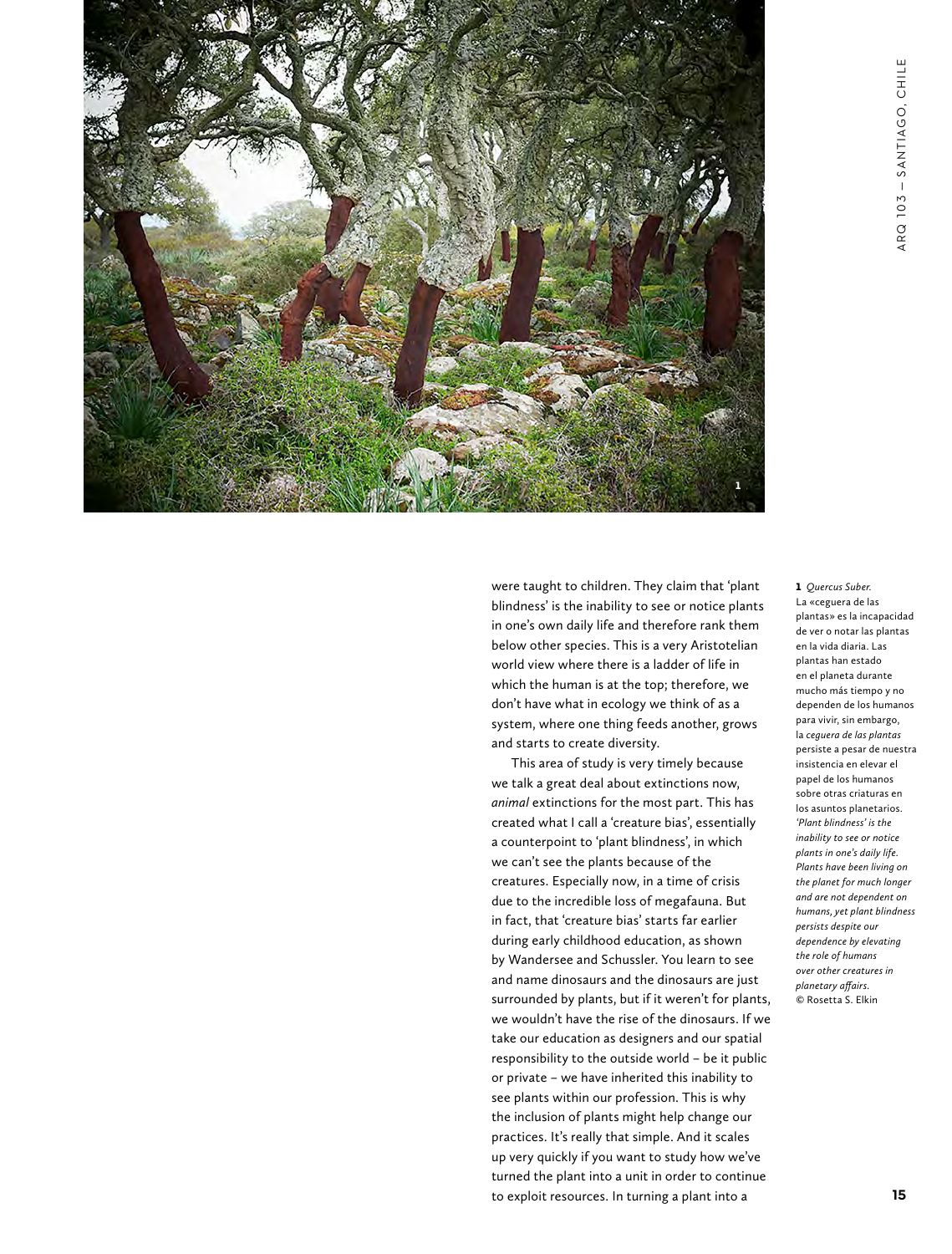2 Instalación *Live Matter* en el Radcliffe Institute / *Live Matter installation at Radcliffe Institute* Las plantas pueden retomar una posición central en un discurso arquitectónico paisajístico. Al situar la materia viva como una serie de experiencias en capas entre el compromiso físico, el material fotográfico y las provocaciones escritas, *Live Matter* se basa en las tradiciones del tratado científico y las convenciones de exhibición.

*Plants can re-establish a central position in a landscape architectural discourse. By situating live matter as a series of layered experiences between physical engagement, photographic material and written provocations, Live Matter draws on the traditions of scientific treatise and the conventions of display.* © Rosetta S. Elkin

3 Publicación *Live Matter* / *Live Matter publication Live Matter* se ocupa de la medida continua del mundo natural, cómo se ha descrito, silenciado y etiquetado la vida de las plantas a lo largo de la historia botánica, para revelar un discurso que se deleita en una actitud de descubrimiento, una que reconoce la vitalidad de las plantas. *Live Matter concerns itself with the ongoing measure of the natural world — how plant life has been described, muted, and labeled throughout botanical history — to reveal a discourse that delights in an attitude of discovery, one that acknowledges the aliveness of plants.* © Rosetta S. Elkin



unit, we don't really need to think about the fact that it's alive. This matters in a Euro-Western education because of ecological literature. If you look at a lot of the descriptions of plants and their habits, you have this abundance of terms between native and invasive: 'exotic', 'introduced', 'nonnative'. These are all dichotomies representing extreme ends of the continuum that fail to capture the grey area in the middle, where we actually live.

'Native' and 'exotic' are overly-simplistic and extremely judgmental. These terms enable us to further preference human environments, habitat function, and resource extraction, solely for our benefit. As soon as a plant grows without human intervention this tends to be called an 'aggressive' or 'invasive' species. But, if we have plants that perform well without us, we as designers could celebrate that. If we celebrate that, it makes us less reliant on the commercial nursery market because we don't have to buy plants grown in plastic pots and order them by spreadsheets in hundreds of thousands in order to bring them into a site where we don't want them to naturalize. We want them to stay well-behaved so that we can continue the maintenance regimes that keep that same 'exotic vs introduced vs native' dichotomy clean and clear.

This relates to modernism in architecture and landscape architecture; we need to 'maintain the detail', and that takes an intensive amount of maintenance. It perpetuates the human as the first predictor of the environment and actually contradicts our ecological aspirations as designers.

One of the things I say to my students – I teach studio courses that are at a territorial scale – is that we need all scales in landscape architecture, just as we do in architecture. What I try to teach is ecological change and in doing so I grapple with the tendency to use horticultural techniques for ecological scales. That tendency is exactly where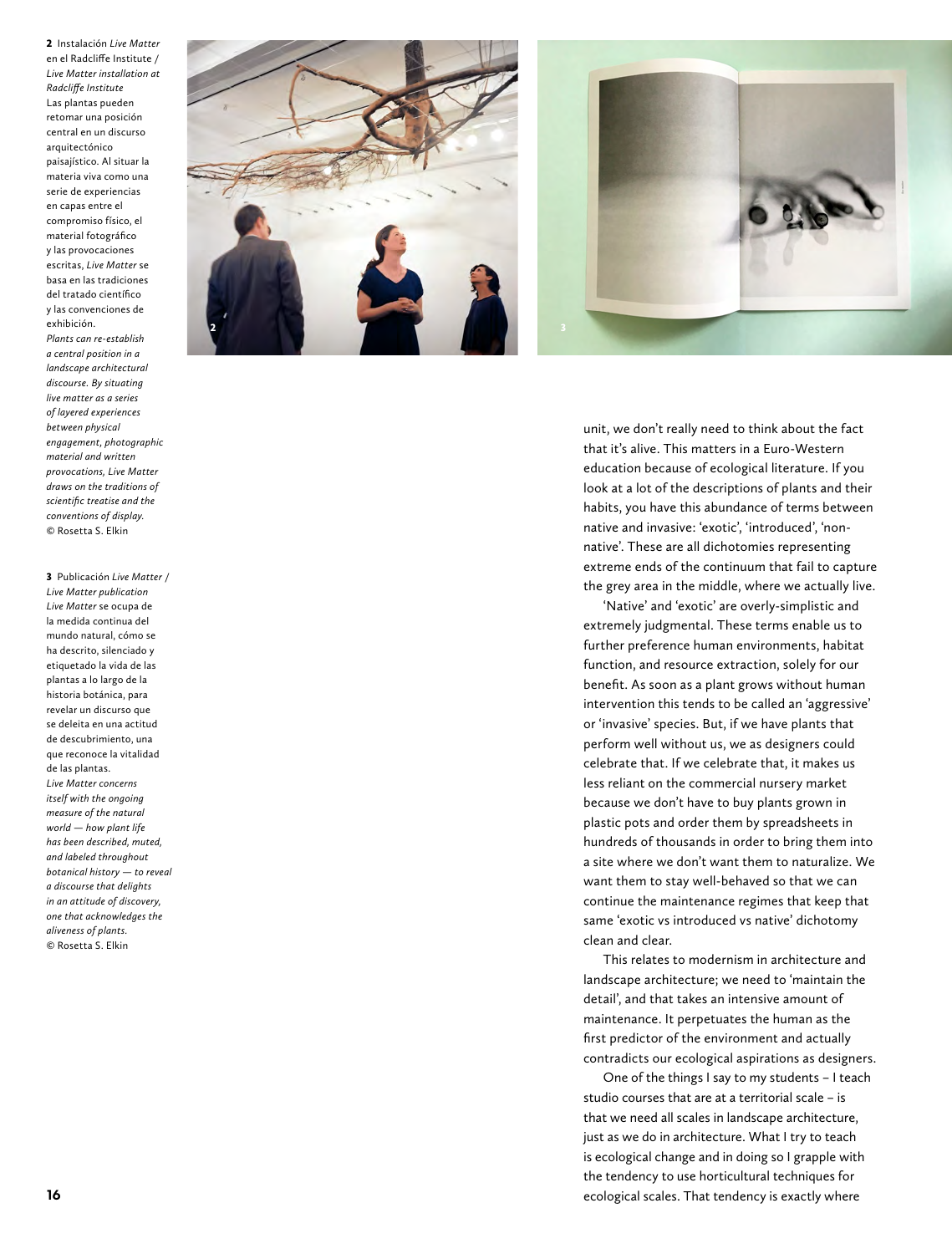



we come into friction with sustainability, when we have to maintain a formal aesthetic and control. We do all of this armored with 'plant blindness'. I'm very curious about the spatial consequences if we didn't bring that conservative, formal, judgmental, simplistic dichotomy into practice. As soils or rain patterns change, crop-harnesses shift, people move, water is far fuller of nitrogen from fertilizers, the designer is put in a position where we can make decisions about whether or not we want to work within this dichotomy or actually *encourage* plants to behave and grow in meaningful ways with a little bit less control.

I prefer to say 'plant life' and not just 'vegetation' because I'm trying to get away from the objectified cartographic outline. The word 'vegetation' comes from cartography, it's on a legend with a little green square. That's not the living plant, that's a plant-based metric to try and differentiate land classification. It has nothing to do with plant relationship, and the connection between the living matter and the atmosphere. In saying 'plant life' we have to say 'life', and I encourage my students and clients to do so.

All of this was shifted into the post-human/ non-human ontological turn in academia and in the humanities only in the past couple of years. Jane Bennett writing a good decade prior – and other early scholars of the non-human turn – never talked about 'plant life'. It was what we had left out. Only very recently have plants come into the conversation. And that's fantastic, that's huge progress, and it starts to link more directly to what we do as designers. Very simply, plants are one of our main collaborative materials: the soils we work with, the plants we work with, the atmospheres and climates we work with. We understand our lack of control when it comes to other creatures, but we don't understand how to manage that dichotomy with plant life.

4 Tiny Taxonomy, Les Jardins de Métis, Quebec *Tiny Taxonomy* clasifica las plantas a través de rasgos compartidos y comunes, derivados de micro características e inventando una taxonomía. El jardín está desempacado y representado para su consideración, ofreciendo 25 especies a la altura de los ojos para ver las pequeñas estructuras que los unen. *Tiny Taxonomy classifies plants through shared and common traits, derived from micro-characteristics, inventing a taxonomy. The garden is unpacked and represented for consideration, offering 25 species at eye level for viewing the small structures that unite them.* © Rosetta S. Elkin

**5** Tiny Taxonomy, Les Jardins de Métis, Quebec Las plantas del suelo del bosque son algunos de los participantes más discretos y a menudo ignorados de la naturaleza. Su compleja naturaleza se evidencia al proporcionar un inventario parcial de algunos de los agentes más pequeños del ecosistema del bosque boreal y al elevar a estas especies de su posición tradicional bajo los pies. *The plants of the forest floor are some of nature's most inconspicuous and often ignored players. By providing a partial inventory of some of the smallest operators of the boreal forest ecosystem and by elevating these species from their traditional position underfoot, their intricate nature is made evident.* © Rosetta S. Elkin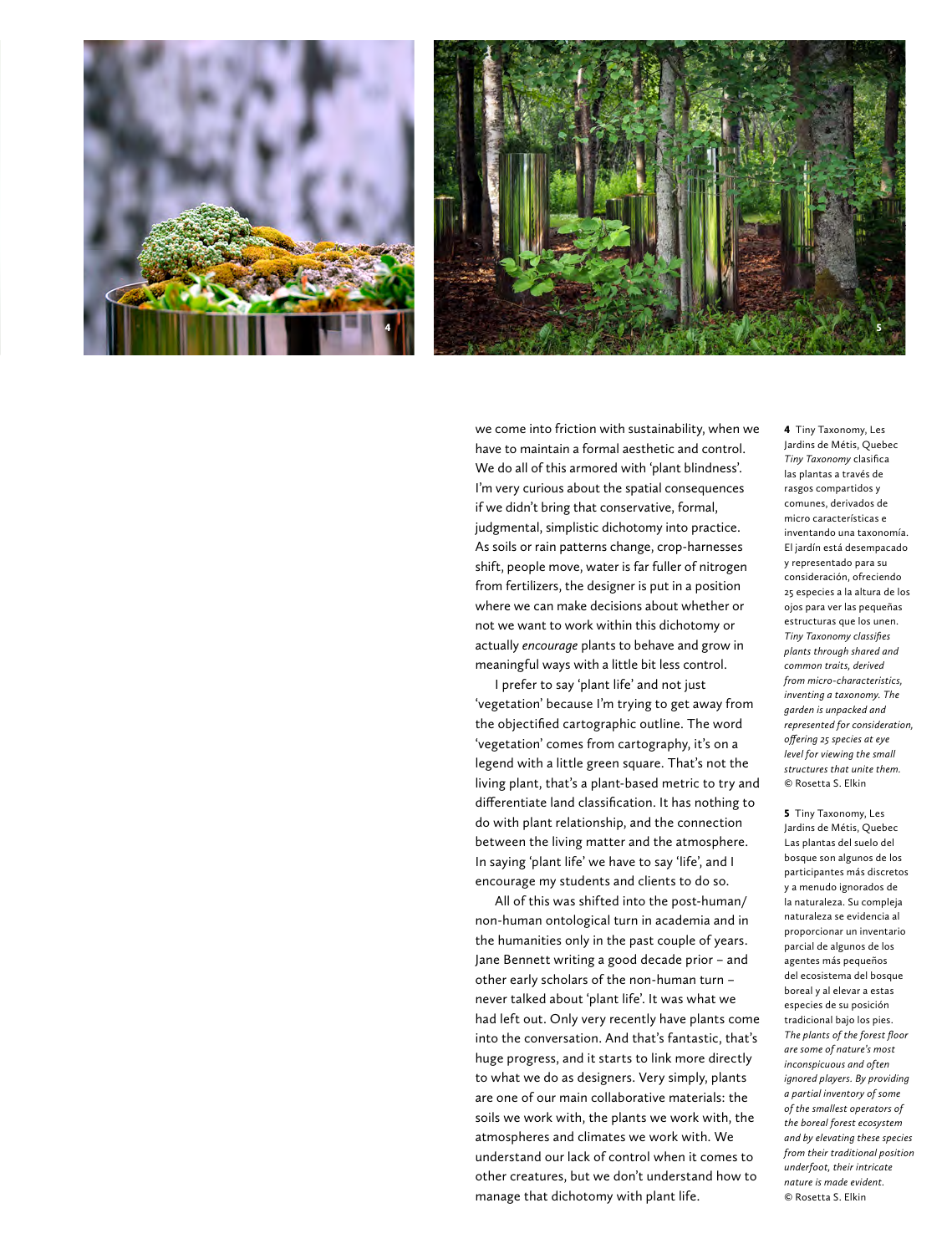**18**ELKIN — THULL — THULL — THULL — THULL — THULL — THULL — THULL — THULL — THULL — THULL — THULL — THULL — THULL — THULL — THULL — THULL — THULL — THULL — THULL — THULL — THULL — THULL — THULL — THULL — THULL — THULL — TH 6 Robert Rauschenberg Foundation, Captiva Island (1950s) Captiva Island es una isla barrera de la costa del Golfo de Florida que se ha concretado y nivelado lentamente a través de asentamientos, lo que plantea importantes preguntas sobre cómo los paisajes móviles e itinerantes pueden provocar un diálogo entre el desarrollo reparado y el riesgo aumentado. *Captiva Island is a barrier island of the Gulf Coast of Florida that has been slowly concretized and leveled through settlement, which raises important questions of how mobile, itinerant landscapes can provoke a dialogue between fixed development and augmented risk.* Fuente / *Source*: Florida Memory, State Library, Archives of Florida

- **SF, FQ : So, the underlying idea to what you're saying is that to overcome this condition, plant knowledge cannot be a strictly human project. In other words, agency should not be limited to forces or creatures like animals and humans, therefore including plants. This of course, not only changes our philosophical understanding of 'plant matter' or 'plant life', but also directly requires a certain re-evaluation of concepts, particularly the concepts that designers, planners and government agencies use, as well as the set of criteria that designers consider when working in landscape projects. So, could you walk us through – maybe referencing your own professional experience which is quite vast – as to what are the main challenges in this regard, both in terms of vocabulary – the words or concepts chosen to speak about certain phenomena – on the one hand, and the normalized practices that need to be re-thought of, on the other?**
	- : There's a lot in that question, so I'll orient it toward practice. Practice has to shift. It has to change with the times, and currently we're working with outdated details and construction models. Very often people will say "research has to speed up". But maybe, building has to slow down. Typically, planetary time-scales are much slower than what we have sped them up to be. Capitalism and the carbon economy push us towards 'more, better, faster', and to believe that somehow scaling up is always better. If a project has scalability, it's a success.

You mentioned philosophy. I would call it the humanities or philosophical thinkers within the humanities. Anna Tsing wrote an article on non-scalability theory fifteen years ago. In conversation with Anna, she said "you as designers, do a much more difficult thing than we do. We highlight the issues, but we stop there". The three of us sitting here talking, we have to pick that up and then bring it to the material world. When she talks about nonscalability theory I'm inspired because there are some things that just don't scale-up, and we have left those out of our models because they're too difficult to objectify, draw, repeat, offset, copy-paste, etc. All of our operations suddenly break down.

Plants are non-scalable. You can scale a 'unit', which is why you have to break a tree into a unit before you can scale it. This is the basis of scientific forestry. But if you really look to the living-growing plant it doesn't scale. Sometimes plants get smaller and more adapted, and sometimes more is not better when it comes to evolution; bigger is not better. Therefore, taking on faster building procedures at larger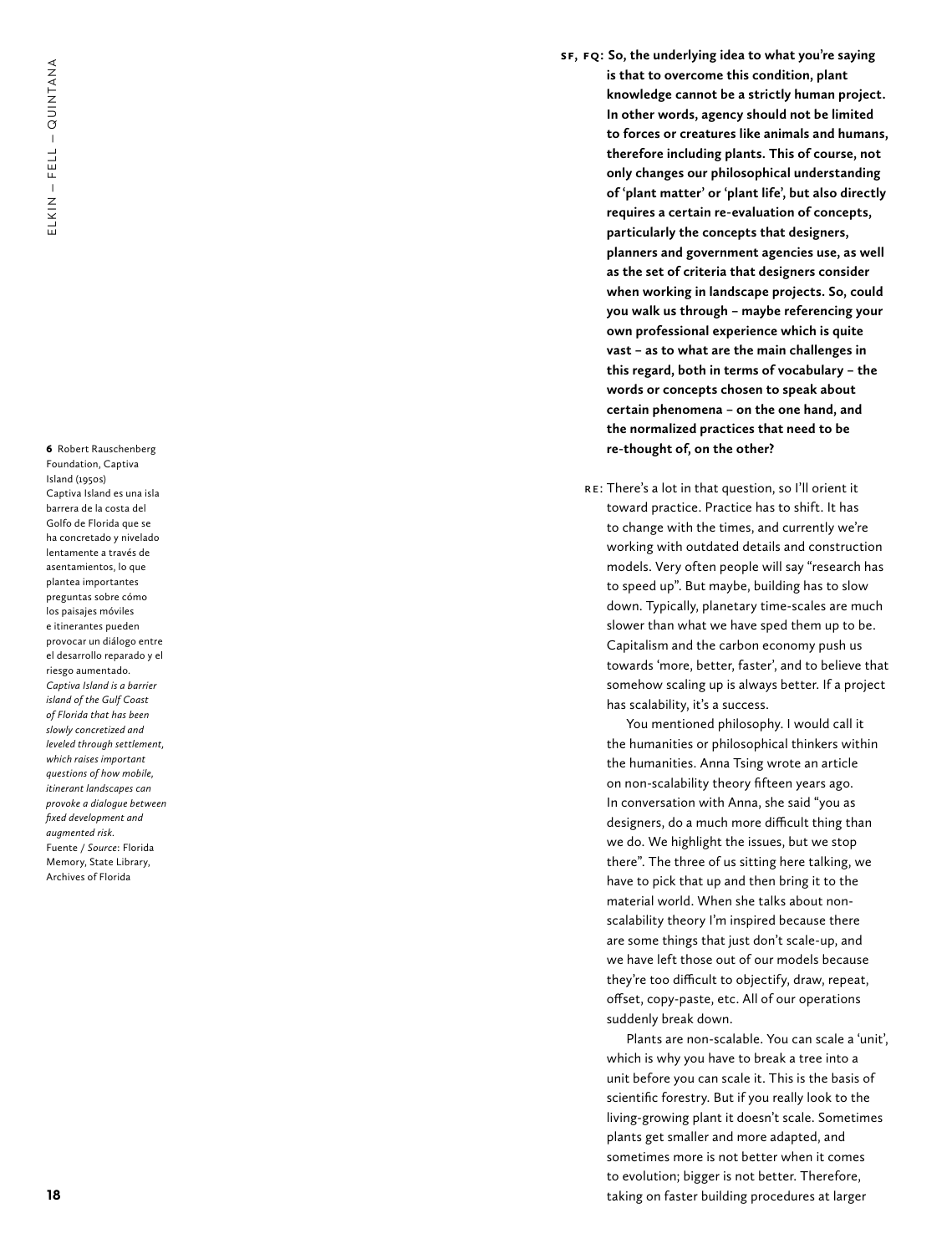



scales might not be 'progress', and it might not be progress especially in these times. If we can push back on our clients and push back on our timelines and push back on certain practices, and just find the control point in any project where you can change one of those scales, time-scales or spatial-scales, then I think you're working within a non-scalability theory. That is very promising to me.

The commercial nursery market is built by reducing plants to units, and then ensuring that we buy native species and use predictable plants. If plants are unpredictable, aggressive, invasive, or don't perform ecosystem services like carbon offsetting and survivability rates, then we can't use them. Ecosystem services do not measure how we bring materials from markets into our projects. We're not calculating how much petroleum is used to get materials growing, to make sure they're weed-free, to encourage maintenance activities from mowing to bisulphate. If you calculate those costs, they don't balance out the  $CO<sub>2</sub>$  removed by the landscape that you're maintaining. Ecosystem services actually start to encourage a less than ecological approach. You are just *planting* trees, not *growing* them. And there's a big difference. If you really want to grow trees long term then the soils, the seeds, what is already on site, and what you can cultivate are critical. There is a different aesthetic that comes from this way of working.

I'm currently working with the Robert Rauschenberg Foundation on their 20-acre site on Captiva Island, a tiny barrier island on the Gulf Coast of Florida. A barrier island has no soil. This might be hard to imagine, but there are about three inches of topsoil before you hit lithic limestone, this means there is no growing medium. To address this, you could import soils 7 Robert Rauschenberg Foundation, Captiva Island (1971) El desafío se encuentra en diferentes respuestas a la transformación climática informadas por los aspectos temporales de la condición de barrera, incluidas las capas progresivas de asentamiento humano. *The challenge is found in differing responses to climate transformation informed by the temporal aspects of the barrier condition, including the progressive layers of human settlement.* Fuente / *Source*: Florida Memory, State Library, Archives of Florida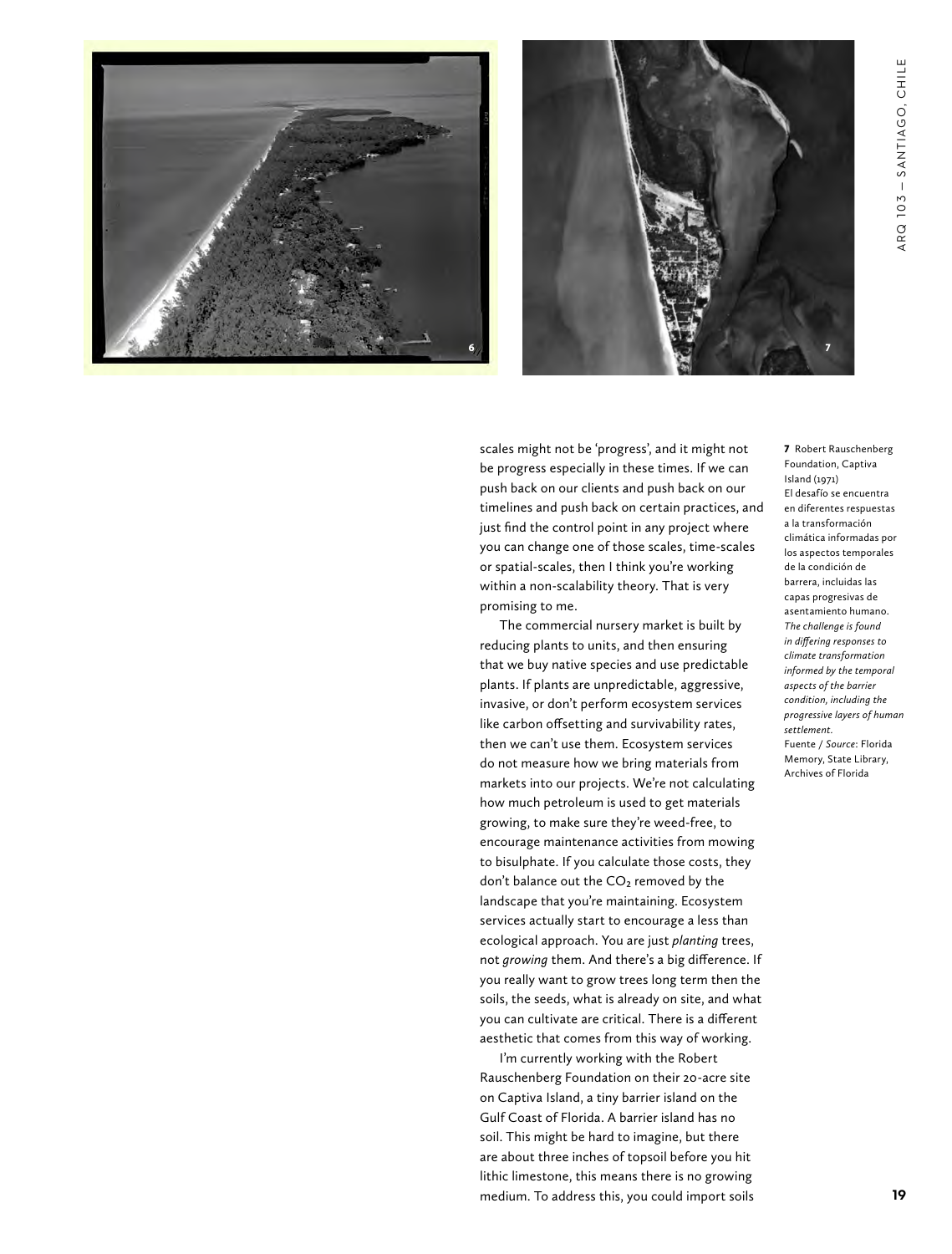$ELKIN - FELL - QUINTANA$ **20**<br>**20** 

from hundreds of miles away to put on a sandy salty barrier island. We know we can't do that. You could also blast a hole to plant an imported nursery plant, but because of the thin topsoil we would then have to water-fertilize in a continuous loop in hopes that the imported plant holds on. And once a storm or hurricane comes along the plant you've imported is going to be lifted right up and out of its spot. This leads to great repeat business because you have to call the maintenance crew again, call the commercial nursery again, and get the same plant again to maintain the same design. What we're doing instead is experimenting with gap-ecology, anthropogenically making gaps in the existing hammock forest. For instance, opening an area by carefully coming in and removing one plant that might be aggressive – whether native or non-native – and then managing what grows from there .

What matters is what is happening 'below' ground, not above. Because the very smallest plants have the deepest roots and these first roots are going to hold on. Once a plant is holding on it can flourish and it is then that we can clear the plants around it and allow it to be horticulturallydistinct, not designed in the nursery. We purposefully call this 'adaptive management' instead of 'maintenance', because maintenance tends to use a design that is formal in some respect. A formal design is needed sometimes when it serves a very clear public recreational or cultural purpose, but generally you maintain to constantly *go back* to an original state.

But, what if you're actually maintaining to move forward, to adapt to the change that you're seeing? It is the humans that need to adapt, it's the management techniques that need to adapt, it's not the plants. Maintenance assumes cutting, mowing, blowing, etc., in order to uphold a cultural and anthropogenic image, but adaptive management is humans adapting our management practices by virtue of what we're noticing. This is still design because when five different plants sprout up we're going in and taking out what we don't want – because they don't fruit, because they don't flower, or because they won't make a gorgeous canopy one day – it's absolutely aesthetic. It hopes to be beautiful, it's going to be slow, we're going to learn a lot, and those plants are going to hold on. It also allows us, the designers, to walk away at a certain point. Now, is that scalable? No, absolutely not. Does that make it less valuable? I hope no, not at all.

**SF , FQ: You touch many topics like commodification, adaptability and nostalgia that we would like to discuss. There's this kind of contested concepts that come up when we read your work, and particularly one seems to be resilience and**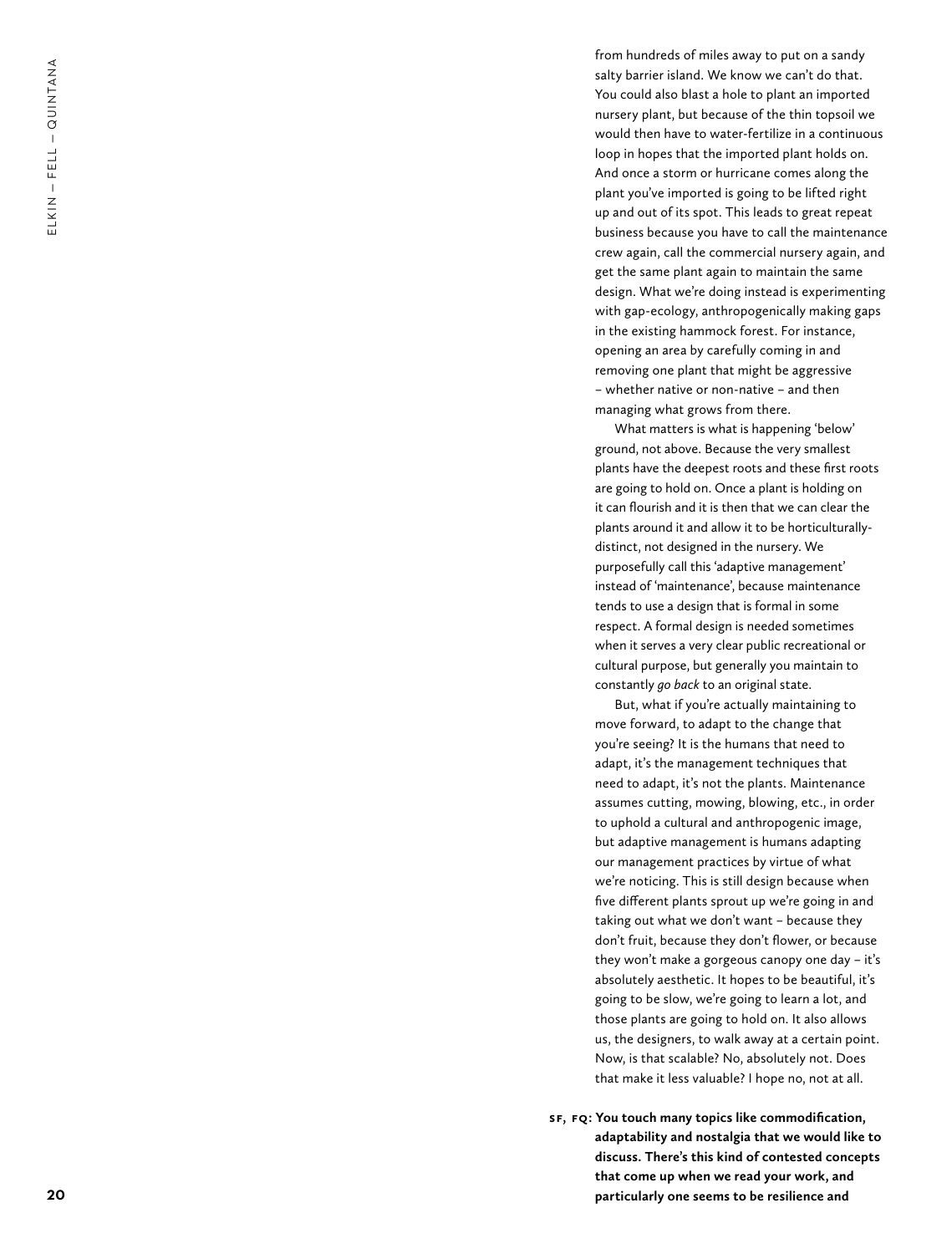**its understanding as related more to human nostalgia than to plant behavior. Or how retreat is perceived as a loss of dominance, therefore, a kind of threat, when dealing with coastal or risk-prone landscape; and how much of that is related to how plants are introduced into the matrix of human progress and how that affects how we come to understand and treat these concepts.**

 RE: A lot of people ask me, "you're interested in retreat and climate adaptation, and you're interested in plants. How do you consolidate those agendas?" I'm trying to, and one of the clear ways to do it is that the plant itself is the only living organism that connects the soil to the atmosphere, the climate to the ground. Plants condition the atmosphere so that creatures and humans could evolve. One of the ways I do that is to talk about the land that's left behind. Very often when you talk about risk, whether it's flood, earthquake or sea-level rise, there's certain defeatism, "ok, we have to leave, and therefore the land that's left behind is no longer our concern". This is what I mean with nostalgic, a notion that it "goes back to nature" or "it goes into the sea" but in fact that's rarely the case.

The issue with a lot of coastal environments, is that as people move away from the coast, they're not responsible for what they leave behind. They can leave behind their sceptic tanks, foundations, their nitrogen-filled gardens, and everything that goes with it; they can just accept a buy-out and leave. As a landscape architect that is an incredible amount of public space and an incredible responsibility. You can relocate a building, you can relocate an object, but you can't relocate a glacier, they don't relocate. Relocation is a very anthropogenic idea. I understand it with architecture, but you cannot relocate a landscape. When I talk about 'retreat' it is about the land that is left behind. It

"Ecosystem services do not measure how we bring materials from markets into our projects. We're not calculating how much petroleum is used to get materials growing, to make sure they're weed-free, to encourage maintenance activities [...]. If you calculate those costs, they don't balance out the CO<sub>2</sub> removed by the landscape that you're maintaining. Ecosystem services actually start to encourage a less than ecological approach. You are just *planting* trees, not *growing* them. And there's a big difference."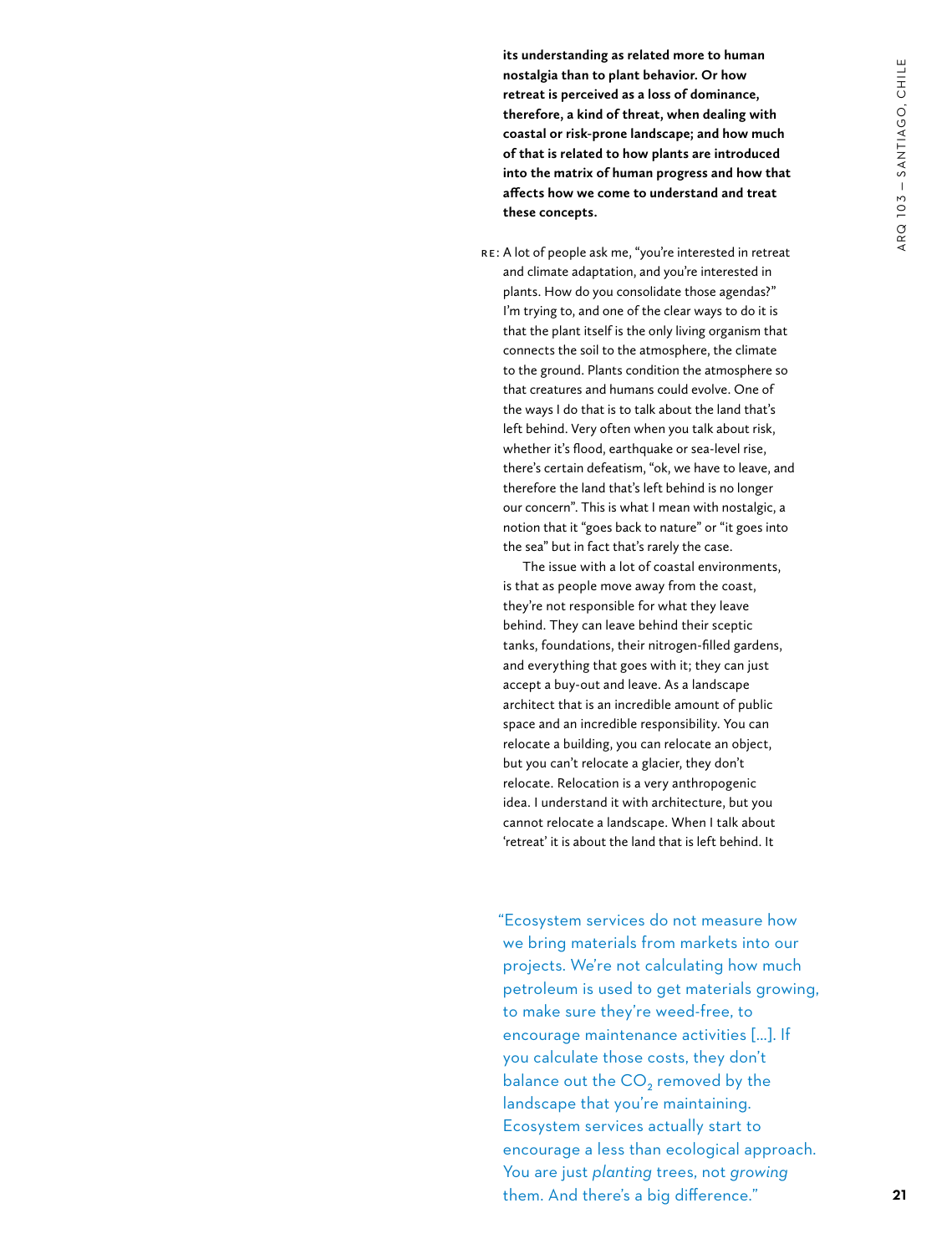<sup>8</sup> Three-North Shelterbelt Program, China El proyecto de plantación supranacional se presenta como un remedio para sanar tierras degradadas. A medida que se incorporan pruebas catastróficas, los árboles se alistan como el vínculo entre la cultura y la naturaleza para recuperar el control de las agendas políticas deterioradas. *The supranational planting project is presented as a remedy to heal degraded land. As catastrophic evidence is mainstreamed, trees are enlisted as the link between culture and nature in order to regain control of deteriorated political agendas.* © George Steinmetz

#### 9A Cultivating

**22**ELKIN — FELL — QUINTANA Scale, China *Cultivating Scale* muestra proyectos a través de un siglo de ambientalismo, con el fin de explicar cómo se ha promovido la plantación de árboles como una solución a un supuesto conflicto ecológico. Esta reacción universal evoca la idea de que la ecología de la «ecologización» se ha convertido en un proyecto cultural, una medida de valor y control. *Cultivating Scale samples projects across a century of environmentalism, in order to explain how tree planting has been promoted as a solution to alleged ecological conflict. This universal reaction is evocative of the idea that the ecology of 'greening' has become a cultural project – a measure of value and control.* © Rosetta S. Elkin



pairs with relocation, it doesn't contest it. Plants tend to take over in the land that is left behind. If we leave behind an absolute chemical mess with foundations that have crumbled, leaching, wall details, below-ground pools, what grows there? It's not going to be native species because the soils are no longer native. I see an interesting potential in the land that's left behind for more recreation or public space. This design space is going to be designed differently: self-sustaining and less maintained. An ecological lexicon allows us to understand plants that grow without human intervention. These plants are sometimes called 'disturbance adapted'; if we have areas of grave disturbance, and plants that can take that high level of disturbance, whether the plants are native or non-native they're ecologically significant.

**SF , FQ: We would like to relate it to the eco-political climate we're in – if we could call it that – where words like 'extinction' and 'urgency' seem to be on every headline. How do you deal with these agendas? Maybe what we need to do is slow down construction, or take the route of adaptive management. But, how do lines of work that demand time engage with this contemporary condition of 'urgency'? Maybe you could relate to how the sense of urgency has played out in afforestation projects like the North Shelterbelt Program in China, or The Great Green Wall in Africa.**

: There are chronic and episodic risks in ecology, but it seems that our society has conflated those terms.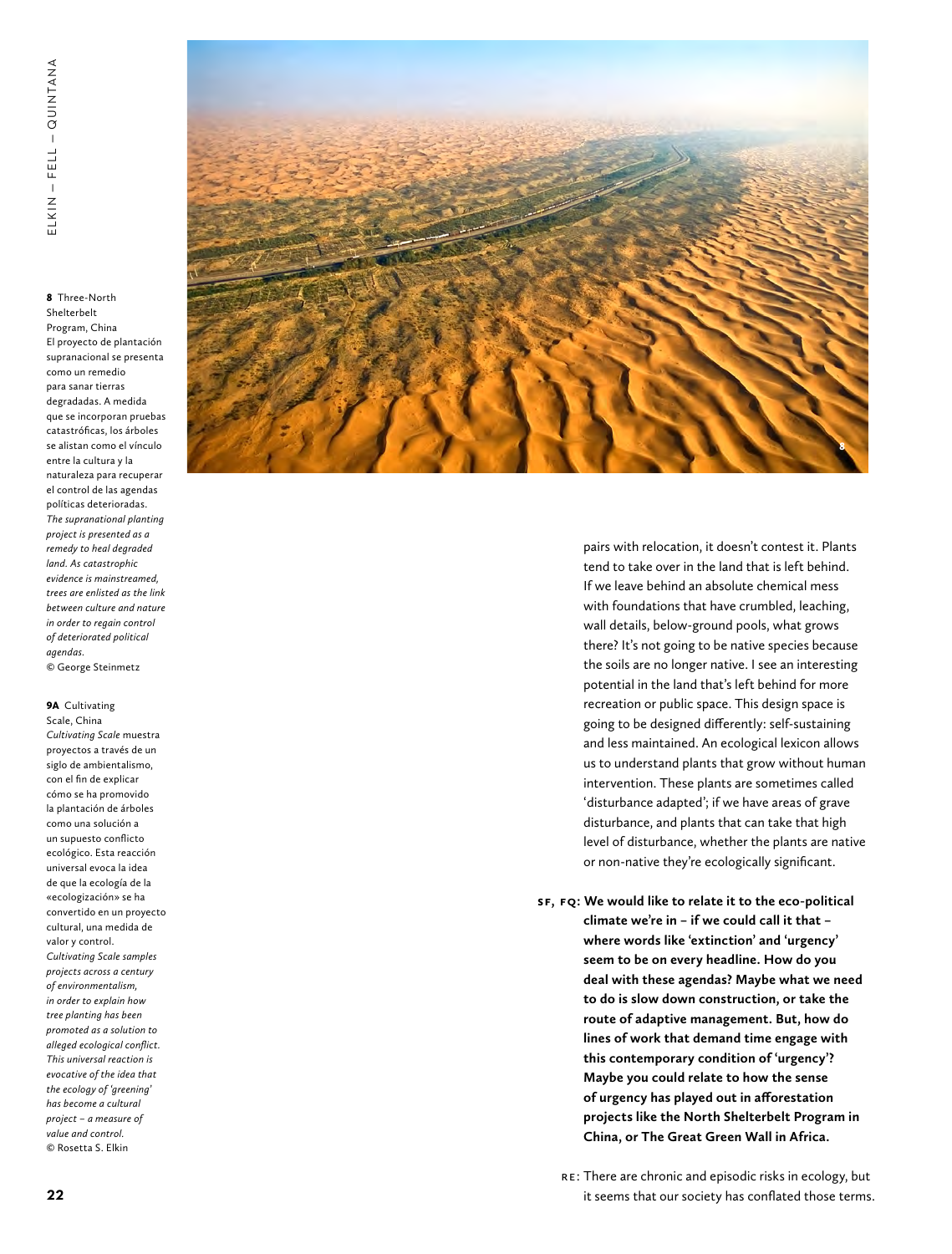

9A 9B

# Essentially, climate change is a chronic risk: it's slow, hard to notice, it comes in and out of our lives. Imagine your basement floods and you get a pump. That works for a few years and you don't think about it anymore. Then your pump has to be on twice a week and not once a week, and you don't think about that either. And then, all of a sudden, you're living with a pump going full time, and you haven't really noticed those years of the water table coming in. Architecture and landscape architecture and urbanism do need to work at different time scales. Certainly, architecture is of incredible humanitarian value in reconstruction processes, but landscape architecture can take on a much more pre-emptive role if we acknowledge the slow change. That's precisely where we could do more.

I work with very slow risk. In cases of afforestation we're essentially imposing forested lands on non-forested environments. It is a speed issue: we need to offset now because we're burning the Amazon and we have to plant trees to keep up. It is so perverse. We should be fighting deforestation, period. We should not be fighting deforestation with afforestation. You can't replant a forest. A forest is its trees and a series of relationships of different ages and multispecies associations. We get caught up in that same simplification of planting that commodifies and speeds up the process. For this reason, I'm interested in massive 'green projects'. If you've ever seen one it just stops you in your tracks. There's a feeling of synthetic overlay mismatched with the habitat and biome. It's like a rhino blanket with no attention paid

#### **9B** Cultivating Scale, Africa En cada caso, se presenta un proyecto de plantación supranacional como remedio para sanar la tierra degradada: el movimiento de conservación del suelo en Estados Unidos, la lucha por la calidad del aire en China y el riesgo oscurecido de desertificación en África. *In each case, a supranational planting project is presented as a remedy to heal degraded land: the soil conservation movement in America, the struggle for air quality in China and the obscured risk of desertification in Africa.* © Rosetta S. Elkin

A A A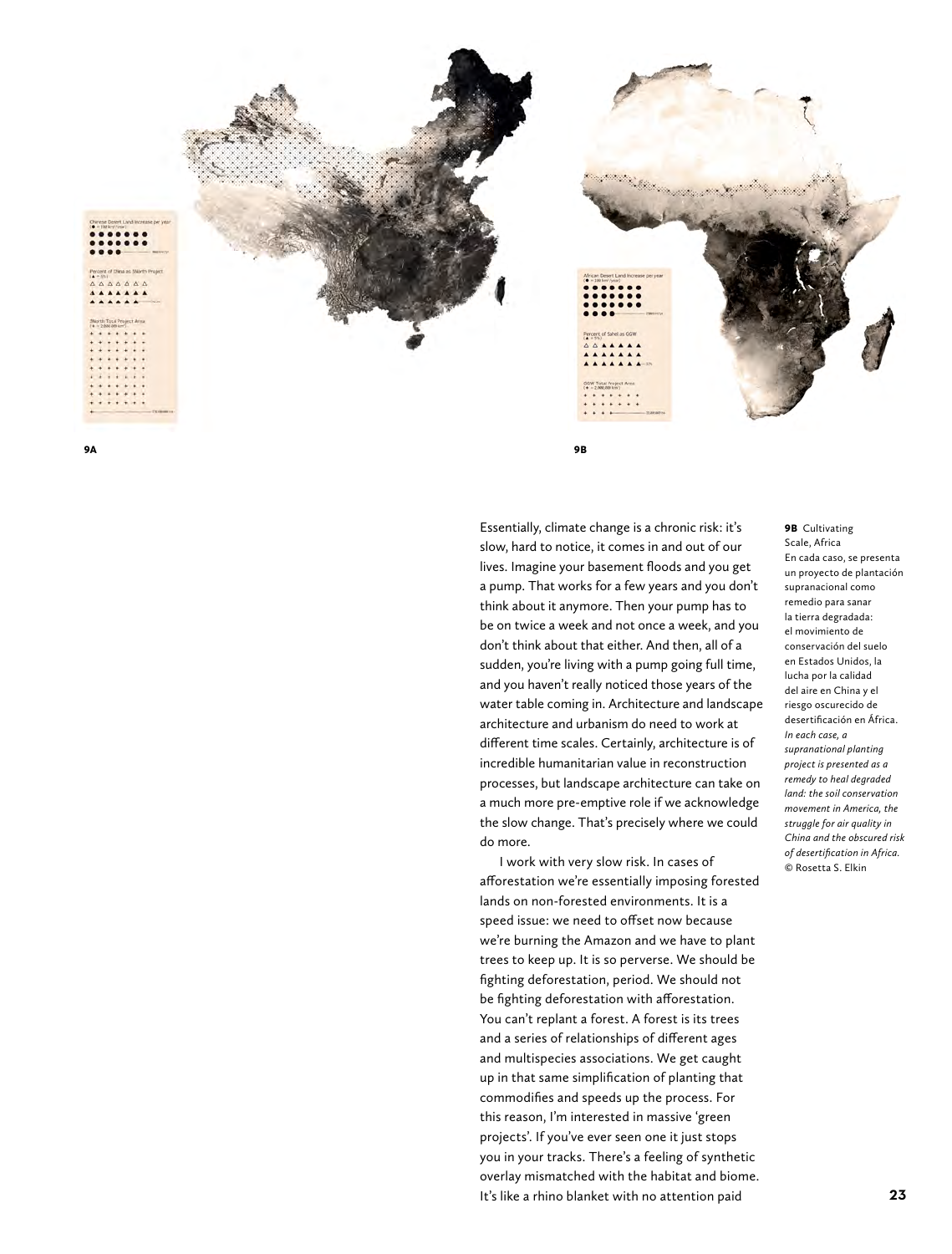to north or south slope, or to the distance of planting; just the same plant gridded over and over. Why aren't we complicit if we're landscape architects with aspirations for the ecological and territorial scale? Massive afforestation projects are precedent projects, and they are precedent projects even though designers weren't involved. It's important that we grow our precedents not just to include design precedents.

- **SF , FQ: Would you say that the 'working with' approach that you mentioned at the beginning, is a way to tackle this chronic issue? That on one part, and on the other, when you talk about the commodification of nature, you're not referring only to economic exploitation, but also to governments and supra-national institution's discourses, like the UN giving millions of dollars to developing countries to plant trees.** 
	- : Well, the concept of 'working with', which I borrowed from Isabelle Stenger, is truly a kind of antithesis to how we've been 'working against'. When you 'work against', it sets into motion the whole economy that I was describing earlier because you have to protect, maintain, drill, excavate, operations that pacify the land. We're so used to just redirecting rivers now. As opposed to 'working with' the conditions that are actually there. When you work with the landscape, when you work with other living organisms, you're incorporating their nature into your decision making. Again, if an aggressive species continues to want to grow, over and over and over again, perhaps you should work with that logic and not against it, because to work against it would be to inject it with chemicals. A lot of these massive players from the World Bank to state-level organizations, or what Keller Easterling calls "the NGOcracy", are conditioned toward humanitarian practices, to take the humans first, which very often means 'working against' the landscape conditions. That has been a model that, for better or worse, has failed us. ARQ